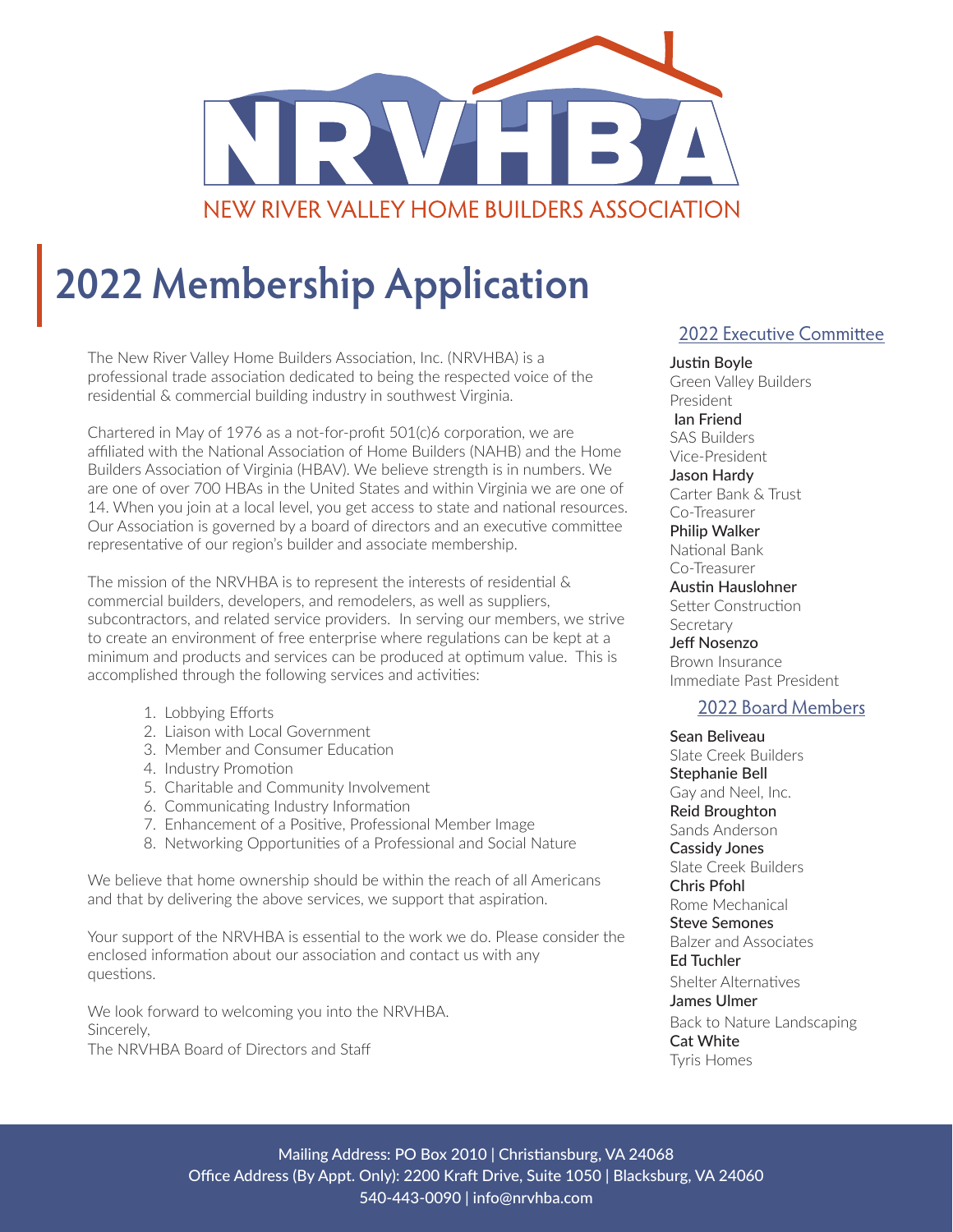# **NRVHBA membership is a valuable investment.**

### Three in one membership



- Educational Programs in person & online
- Professional Designations
- Access to expert staff advisors
- Advocacy efforts at the Federal level
- Discounts on vehicles, computers, office supplies, building supplies and more!

# What we do at a local level

#### Networking

- Hold various events to encourage member to member networking and business relationships.
- Access to builders, contractors, developers, suppliers and industry associates

#### Giving Back

- Scholarships for NRV high school students who are pursuing a college education in the construction industry at Virginia's colleges, trade schools and within working internships.
- NRVHBA charitable donations include time, service and funds to community programs
- Growth of community & family events like Touch-A-Truck where we encourage children to experience the building industry first-hand.

#### Association Committees

## NAHB Benefits at a Glance HBAV Benefits at a Glance

- Statewide housing industry events
- Legislative and Regulatory representation
- Building materials rebates
- Discounts on products through National Purchasing Partners
- Insurance

#### Advocacy

- Relationships with local government elected officials and staff
- Stay up to date on local, state and national legislative changes affecting the building industry.
- Local representation on state boards such as the HBAV Board of Directors, the Virginia Board of Housing and Community Development and the Virginia Board of Contractors

#### Marketing

- Discounted rates at the annual Touch-a-Truck event and NRV Home Expo
- Online NRVHBA business directory, which is used by builders, suppliers, homeowners and prospective home buyers

Participation in a NRVHBA Committee is an excellent way to get involved in the Association's activities! It also provides great networking opportunities and the chance to support the efforts of the home building industry.

| <b>Builders Care</b>                | Touch-a-Truck Planning | Member Events           | Membership                  | Golf |
|-------------------------------------|------------------------|-------------------------|-----------------------------|------|
| Workforce Development NRV Home Expo |                        | <b>Member Education</b> | <b>Governmental Affairs</b> |      |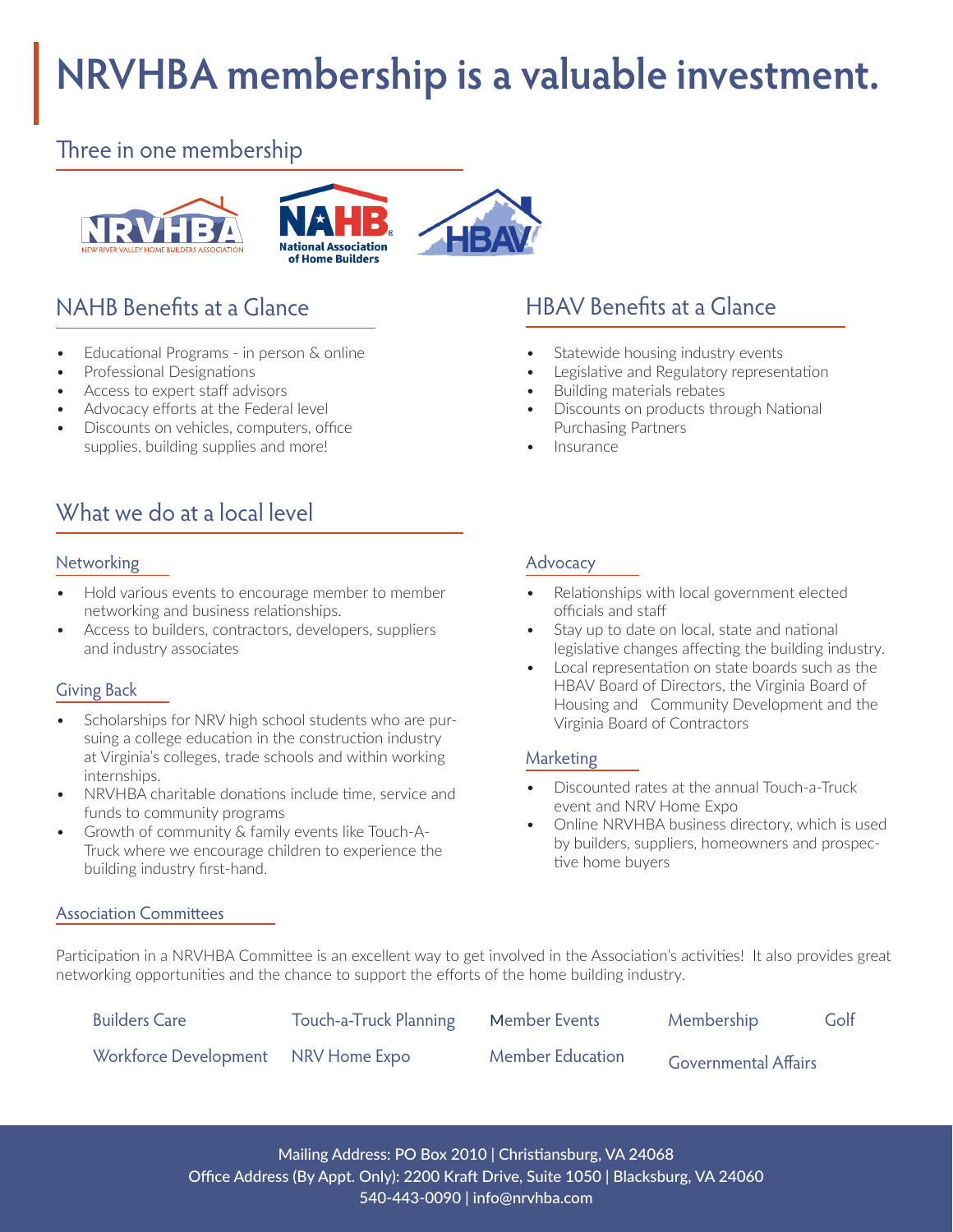# **Application**

## Builder Member

Any person, firm, or corporation in the business of building/remodeling single/multi-familty residential units or commercial structures, general contractors, and developers.

### Associate Member

Any person, firm, or corporation engaged in trade, service, industry or professional businesses allied with the building industry.

# **Annual Membership Dues: \$595.00\***

\*Membership Dues include dues to each the NRVHBA, HBAV and NAHB. NAHB and HBAV portions of the dues payment are remitted to those associations on your behalf by the NRVHBA.



Check Payment (Payable to NRVHBA) Credit Card (Convenience Fee Applies) \*You will receive an email to pay securely online.

Dues payments to NRVHBA are not deductible as charitable contributions for federal income tax purposes. However, dues payments may be deductible as an ordinary and necessary business expense, subject to exclusion for lobbying activity. Because a portion of your dues is used for lobbying by NAHB and HBAV, 8.7% of the total dues, or \$51.77 is not deductible for income tax purposes.

### Membership Information

| Membership Type<br>(Builder/Associate): | <b>Primary Business Activity:</b> |
|-----------------------------------------|-----------------------------------|
| <b>Company Name:</b>                    |                                   |
| <b>Mailing Address:</b>                 |                                   |
| City, State, Zip:                       |                                   |
| Office Phone:                           |                                   |
| Website:                                |                                   |
| Member of Record*:                      | <b>Business Title:</b>            |
| <b>Email Address:</b>                   | <b>Phone Number:</b>              |
| <b>Referral Name:</b>                   |                                   |

\*The Member of Record is the person who will be the main contact listed with the National and State Associations.